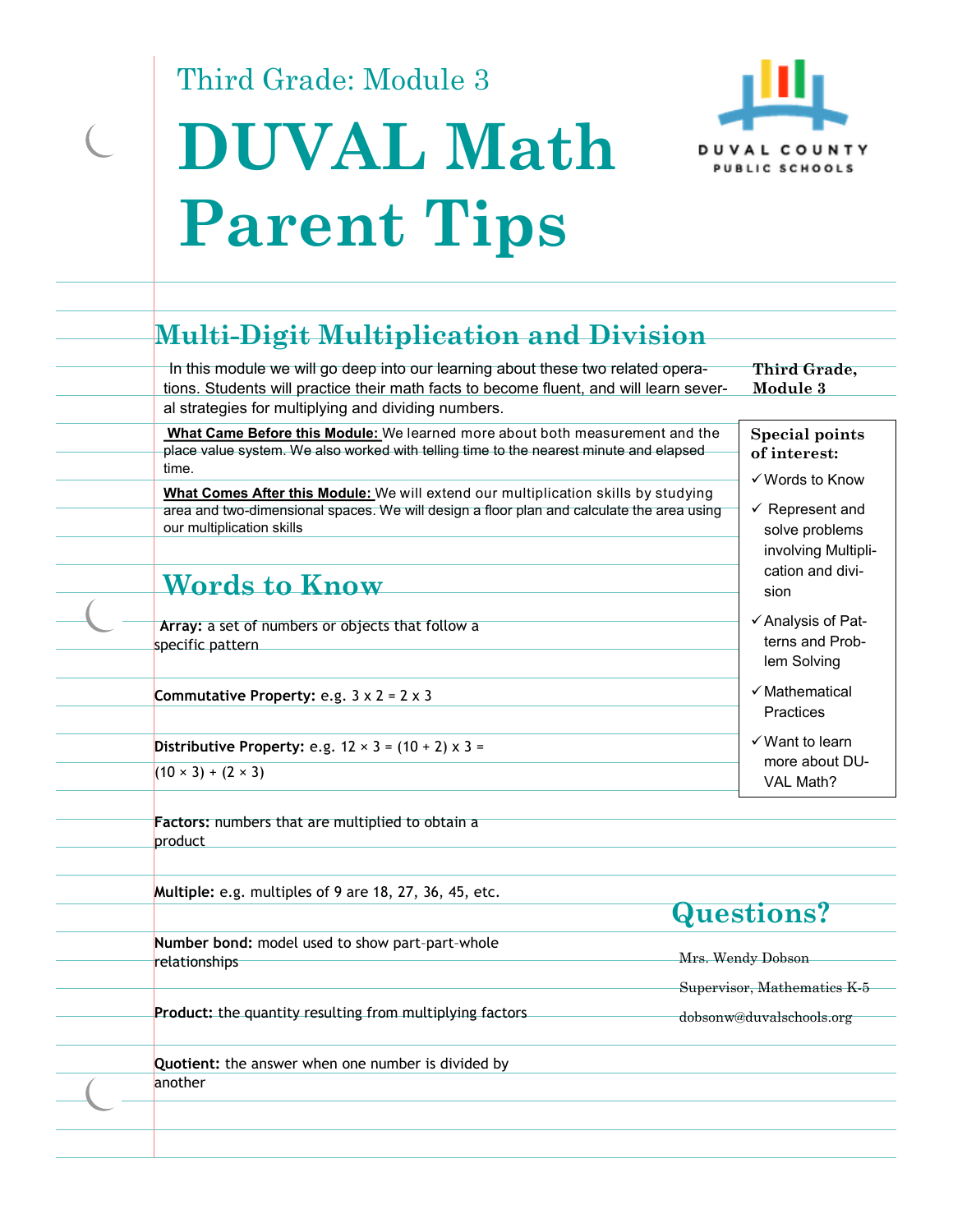## **Represent and Solve Problems Involving Multiplication and Division**

#### **Interpret the Unknown in Multiplication and Division**

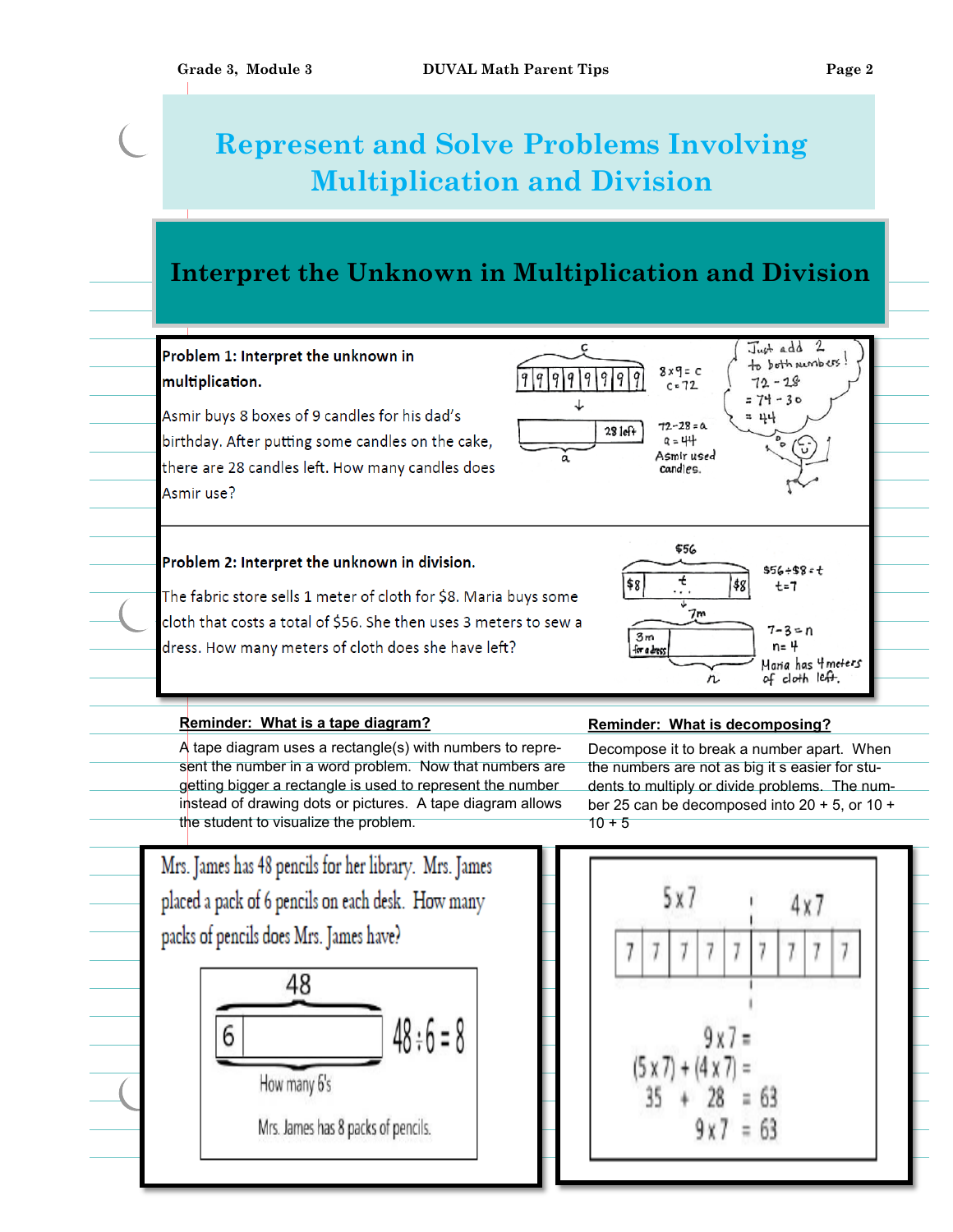| Multiplication and Division with Units of 0, 1, 6-9 and<br><b>Multiples of 10.</b>                                                                                                                                                                                                                                                                                                           |                                            |                                                                                                                                                                                                                                                                                                                                                                                                                                                                                                                |  |
|----------------------------------------------------------------------------------------------------------------------------------------------------------------------------------------------------------------------------------------------------------------------------------------------------------------------------------------------------------------------------------------------|--------------------------------------------|----------------------------------------------------------------------------------------------------------------------------------------------------------------------------------------------------------------------------------------------------------------------------------------------------------------------------------------------------------------------------------------------------------------------------------------------------------------------------------------------------------------|--|
|                                                                                                                                                                                                                                                                                                                                                                                              |                                            |                                                                                                                                                                                                                                                                                                                                                                                                                                                                                                                |  |
|                                                                                                                                                                                                                                                                                                                                                                                              |                                            |                                                                                                                                                                                                                                                                                                                                                                                                                                                                                                                |  |
|                                                                                                                                                                                                                                                                                                                                                                                              |                                            |                                                                                                                                                                                                                                                                                                                                                                                                                                                                                                                |  |
|                                                                                                                                                                                                                                                                                                                                                                                              |                                            |                                                                                                                                                                                                                                                                                                                                                                                                                                                                                                                |  |
| they will also understand that when dividing 0 by<br>another number results in 0 but when dividing a<br>number by 0 the answer is undefined.                                                                                                                                                                                                                                                 |                                            |                                                                                                                                                                                                                                                                                                                                                                                                                                                                                                                |  |
| In Lesson 17, students use a multiplication table to<br>explore patterns of multiplication. They will recognize<br>the patterns of particular factors and make connections<br>to multiplication and division.                                                                                                                                                                                |                                            |                                                                                                                                                                                                                                                                                                                                                                                                                                                                                                                |  |
|                                                                                                                                                                                                                                                                                                                                                                                              |                                            |                                                                                                                                                                                                                                                                                                                                                                                                                                                                                                                |  |
| Troy has \$105 in the bank. He earns the same amount of<br>money each week for 7 weeks and puts this in money in the<br>bank also. Now Troy has \$273 in the bank. How much<br>does Troy earn each week?<br>How much money did Troy put in the bank in 7<br>$273 - 105 = m$ m = 168<br>$w'$ = the number of dollars earned each week<br>$168 \div 7 = w$ w = \$24<br>Troy earns \$24 a week, | <b>Multiplication</b><br> 70  80  90<br>60 |                                                                                                                                                                                                                                                                                                                                                                                                                                                                                                                |  |
|                                                                                                                                                                                                                                                                                                                                                                                              |                                            | Analysis of Patterns and Problem Solving Including Units of 0 and 1<br>In Lesson 16, students use patterns to understand:<br>$n \times 0 = 0$ and $n \times 1 = n$<br>In Lesson 18, students apply the tools, representation,<br>and concepts they have learned to solve two-step word<br>problems using all four operations. $(+, -, x, +)$<br>They will also use the rounding skills learned in prior<br>lessons to assess the reasonableness of the answers.<br>$factor \times factor = product$ (multiple) |  |